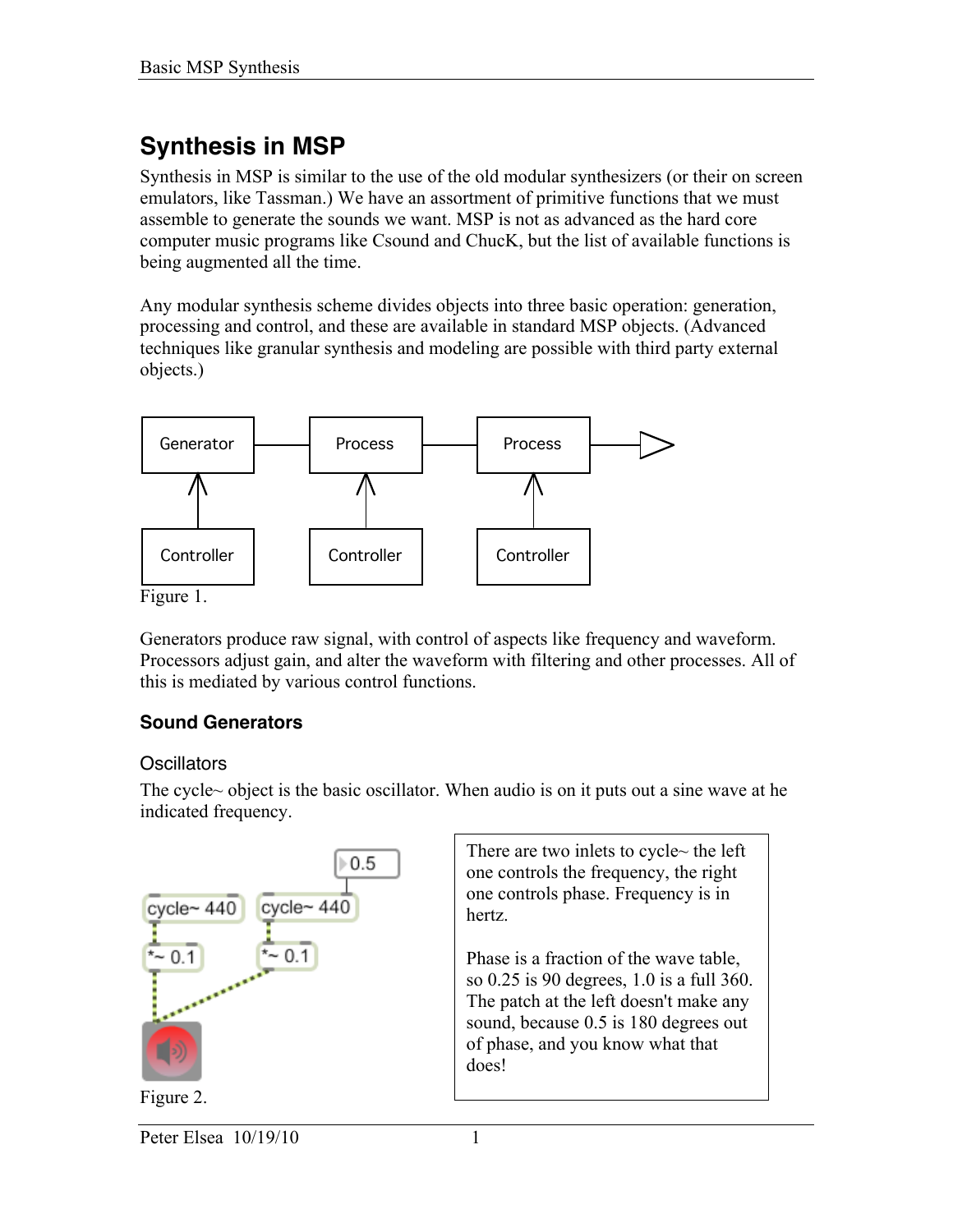#### Phasor~

Phasor $\sim$  is the most primitive oscillator. Every digital oscillator is based on looking up values in a wave table , which is simply a chunk of memory containing a recording of one cycle of the waveform. To get different pitches, some math is required to step across entries of the wave table.<sup>1</sup> The phasor~ is the object that does that math. What goes into phasor~ is a float (or signal) with the frequency. What comes out is a signal going from 0.0 to 1.0 that some other objects can convert into a wave.



Figure 3.

Cos~ produces a cosine wave, triangle~ produces a triangle wave, and wave~ can have anything you want. Notice that listening to the phasor $\sim$  itself gives a sawtooth. The downside of listening to phasor~ (and to some extent triangle~) is that the sharp corners of the waveform imply harmonic content above the sampling rate. This produces aliasing<sup>2</sup>.

### Band Limited oscillators

To get away from the aliased sound, the objects saw $\sim$ , rect $\sim$  and tri $\sim$  have waveforms that do not have Nyquist limit problems. They sound just like they ought to.



Figure 4.

<sup>&</sup>lt;sup>1</sup> It's simple really. Assume a table of 512 places that contains one complete cycle. If the sampling rate is 44100 Hz, reading each value in turn would give a pitch of 86.132 Hz. To get 172 Hz, read every other sample. For frequencies in between, you could skip one place every third sample and so forth, or make up numbers in between what you've got. The latter is called interpolation. To get lower pitches, play some samples twice, or interpolate as needed.

 $2^2$  Remember the Nyquist limit. You can't go above half the sample rate.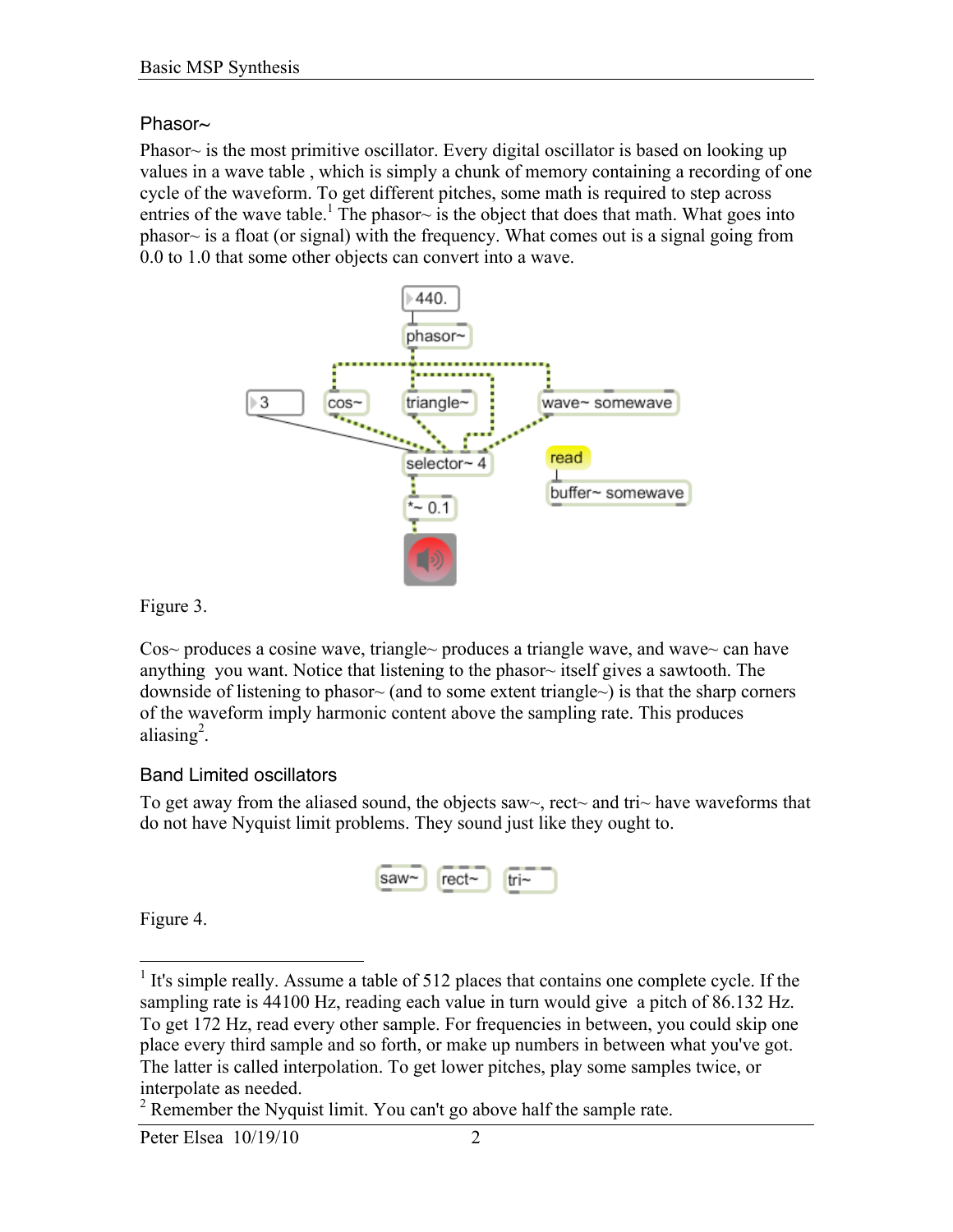If you use these with phasor~, connect to the right inlet. The left inlet controls frequency like cycle~. Rect~ and tri~ have a center inlet for duty cycle.



Figure 5.

Figure 5 shows the output of rect~ with varying duty cycle. Notice the analog style ringing at the corners of the wave.

Noise

The noise~ and pink~ objects are a constant source of white and pink noise.



Figure 6.

White noise has equal power per Hz (on average) so, given that we hear in octaves and the top octave of our hearing has as many Hz as all the rest put together, we hear white noise as a high, hissy sound. Pink noise has equal power per octave, so we should hear something better balanced. Because math and our ears don't quite match, pink noise is usually heard as bass heavy.

# **Signal Processors**

# Amplitude

All of the MSP generators produce signals that swing from  $-1.0$  to 1.0. This amplitude is easily adjusted by a  $\ast \sim$  object. This multiplies every sample value by the argument.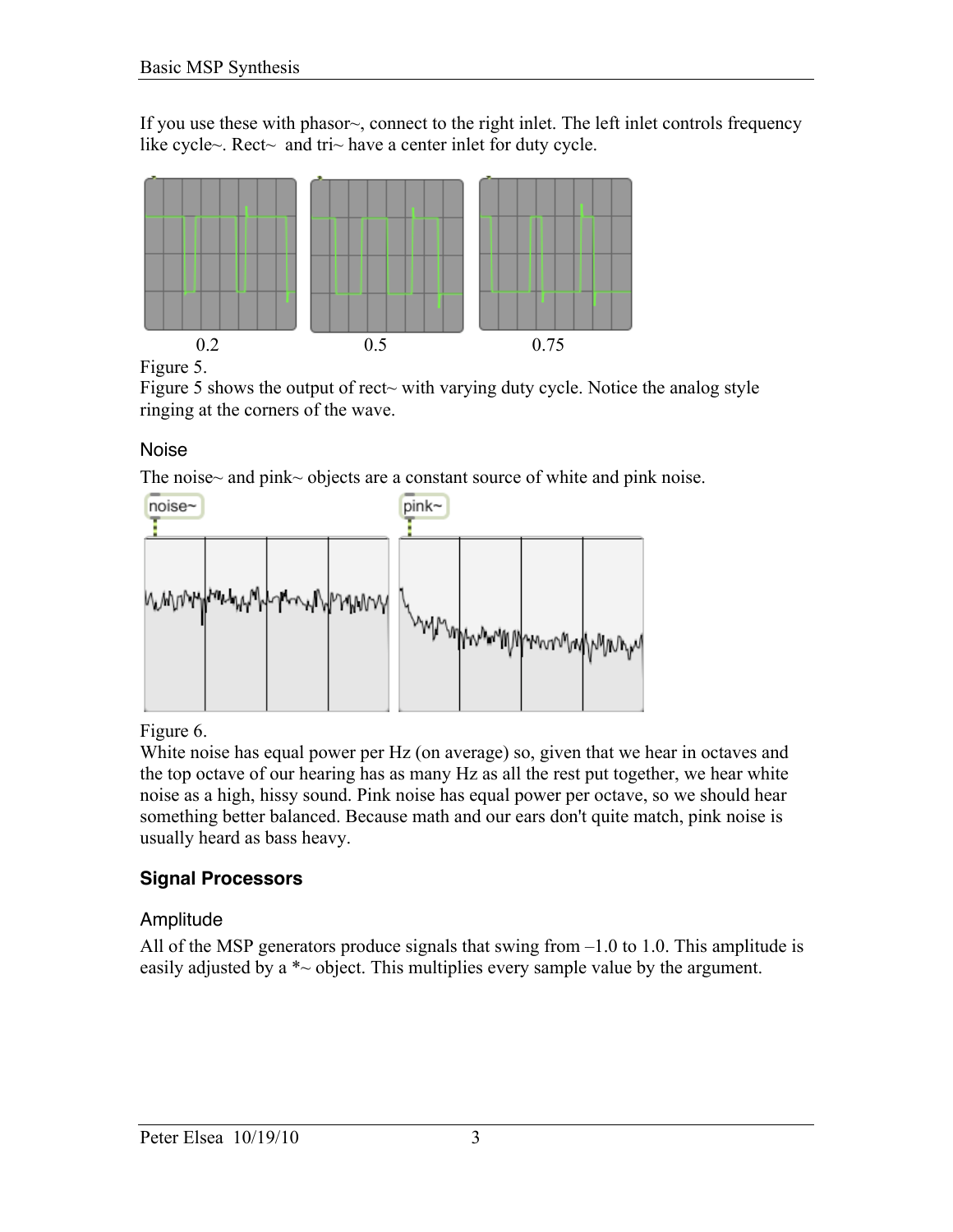

Figure 7.

An argument of 0 shuts the signal off. A float or signal applied to the right inlet will adjust the signal level. You can use a dbtoa object to calculate the appropriate multiplier for a desired dB change.



Figure 8.

You don't need to remember 20logA/B anymore, but you do need to remember that a negative dB value specifies a reduction in gain.

# A Taste of Filters

MSP 2 features several nice filters. The most useful is probably lores~, which is a lowpass filter similar to those found on our modular machines. You will also find svf~ very familiar. This is a state variable filter, the circuit that gives simultaneous high, low bandpass and notch functions.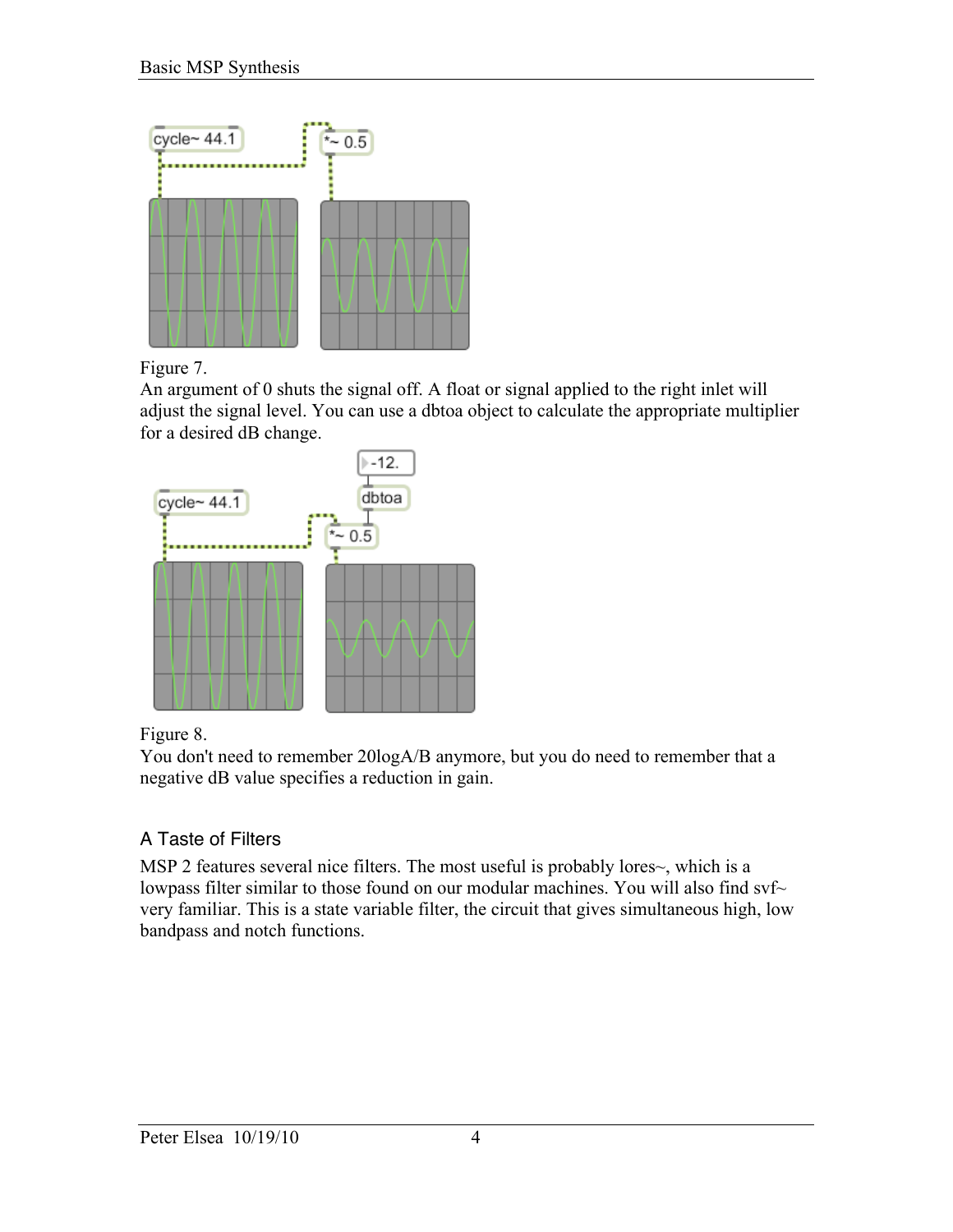

Figure 9. Low pass, high pass and band pass outputs of  $svf$ 

My favorite filter is the fast fixed filter bank, the fffb~. This gives the sound of the old  $1/3<sup>rd</sup>$  octave filter. Here's a patch that shows how to control the band amplitudes with multislider.



### Figure 10.

The arguments set the number of filters, the frequency of the first filter, the frequency ratio (here it's the cube root of 2), and the Q of the filters. Each filter has its own output, which you can sum as shown or use for independent processing. (The 2thru subpatch merely holds the outputs together so I don't have to draw 24 connections if I change the filter destination.)

There's a thorough discussion of the MSP filters in the essay MSP Filters.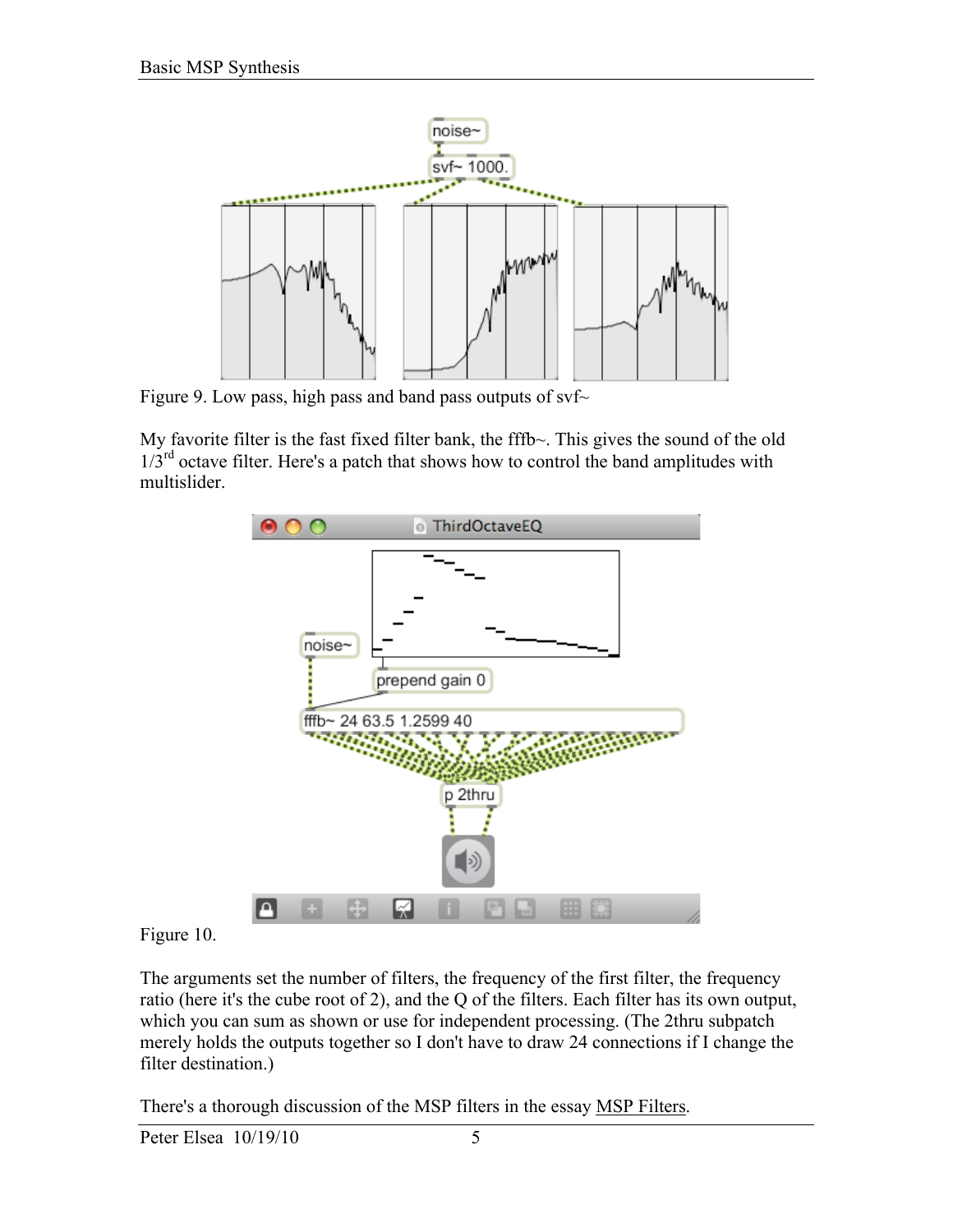# Wave shaping

The phasor $\sim$  can use wave $\sim$  to play a buffer $\sim$  containing an arbitrary waveform. You can draw a simple shape into a buffer~ with this mechanism:



Figure 11.

The drawing area is a multislider with 256 sliders. The peek~ object addresses a buffer~ as if it were a table, so ltotab will format the output of the multislider to fill the buffer.



Figure 12.

With only 256 points in the waveform the sound will be a bit edgy. There are techniques available in jitter to support bigger tables, but that is seldom necessary. Drawing waveforms is a good source of interesting sounds, but wave~ is also a powerful processing tool. If we modify the output of cycle~ so that its output range is within 0 to1 we can use the shape drawn in the buffer to distort the output wave.

| cycle~ 440. |
|-------------|
| *~ 0.49     |
| +~ 0.5      |
| wave~ shape |

Figure 13.

I've found it's best not to use the end values of the buffer, so multiplying by 0.49 and adding 0.5 works well. Figure 14 illustrates the effect. If the shape is a straight line nothing happens, except a slight change in amplitude.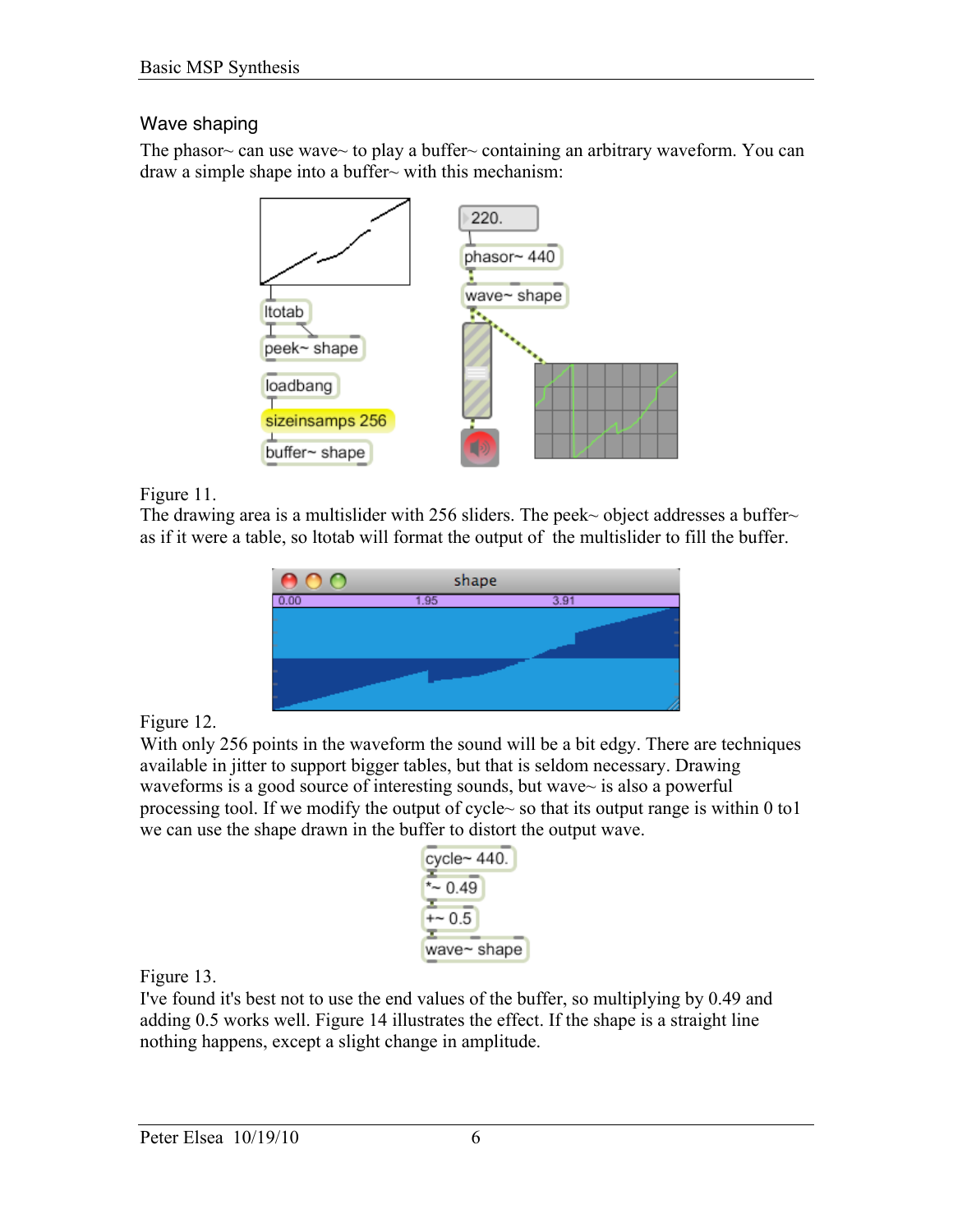

Figure 14.

If the shape is not straight, the wave is bent. In the middle drawing, all but the highest values of the cycle~ are unaffected, but at the right of the graph surprising low values are returned, giving a glitch similar to the old Moog oscillators. Messier shapes produce wild distortion. You can apply this process to any signal, not just sine waves.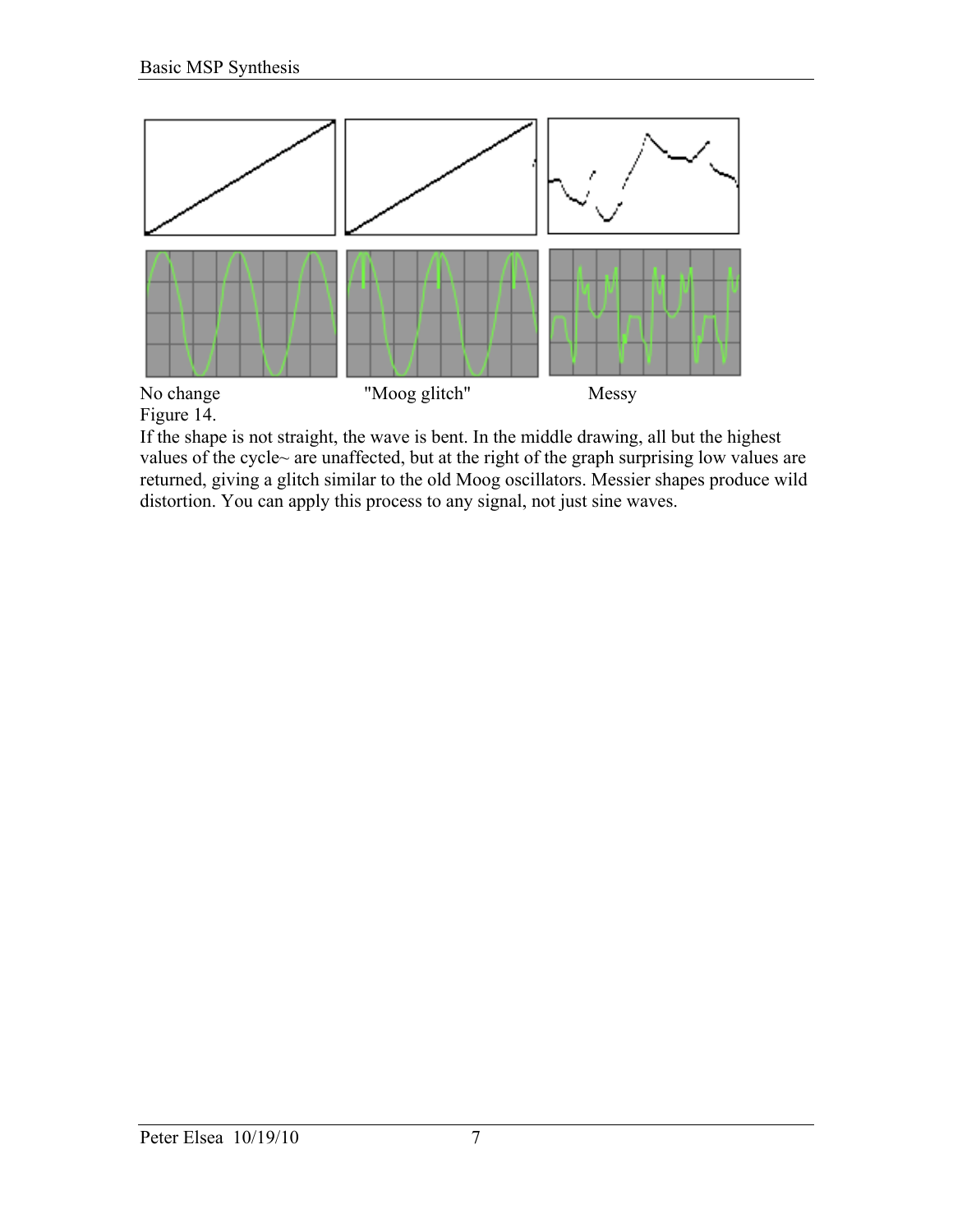# **Building Synthesizers**

Control function are derived from basic Max objects. These are combined with signal generation and processing techniques to create instruments. Here are some examples.

### Basic Beep

The line~ object will give us the equivalent of the envelope generator. It can be used with cycle~ and a multiplier to give us this:



#### Figure 15.

Line $\sim$  is controlled by pairs of numbers in a message. The numbers are target, time; target, time; and so on, up to 46 pairs. When line~ receives the message it starts putting out numbers in a ramp from where it is now to the target. This is a signal that continues putting out the final target value until a new message comes in. You can also control line~ by ints; time in the right and target in the left. The right outlet of line~ bangs when the process is complete. Line does not operate unless audio is turned on.

The pack object in figure 15 contains a default envelope- notice the target for the attack is 1 and the final value is 0. Most envelopes will be similar, possibly with more line segments. The attack time is adjusted with the second inlet and the release time is adjusted via the last inlet. A bang to the pack object sends the envelope. If you set a long release and click the button quickly, you will hear only slight attacks, because when a new message is received, line starts at the current value. A message like this will force line~ back to 0 on each trigger.

0, 1 20 0 700

Figure 16.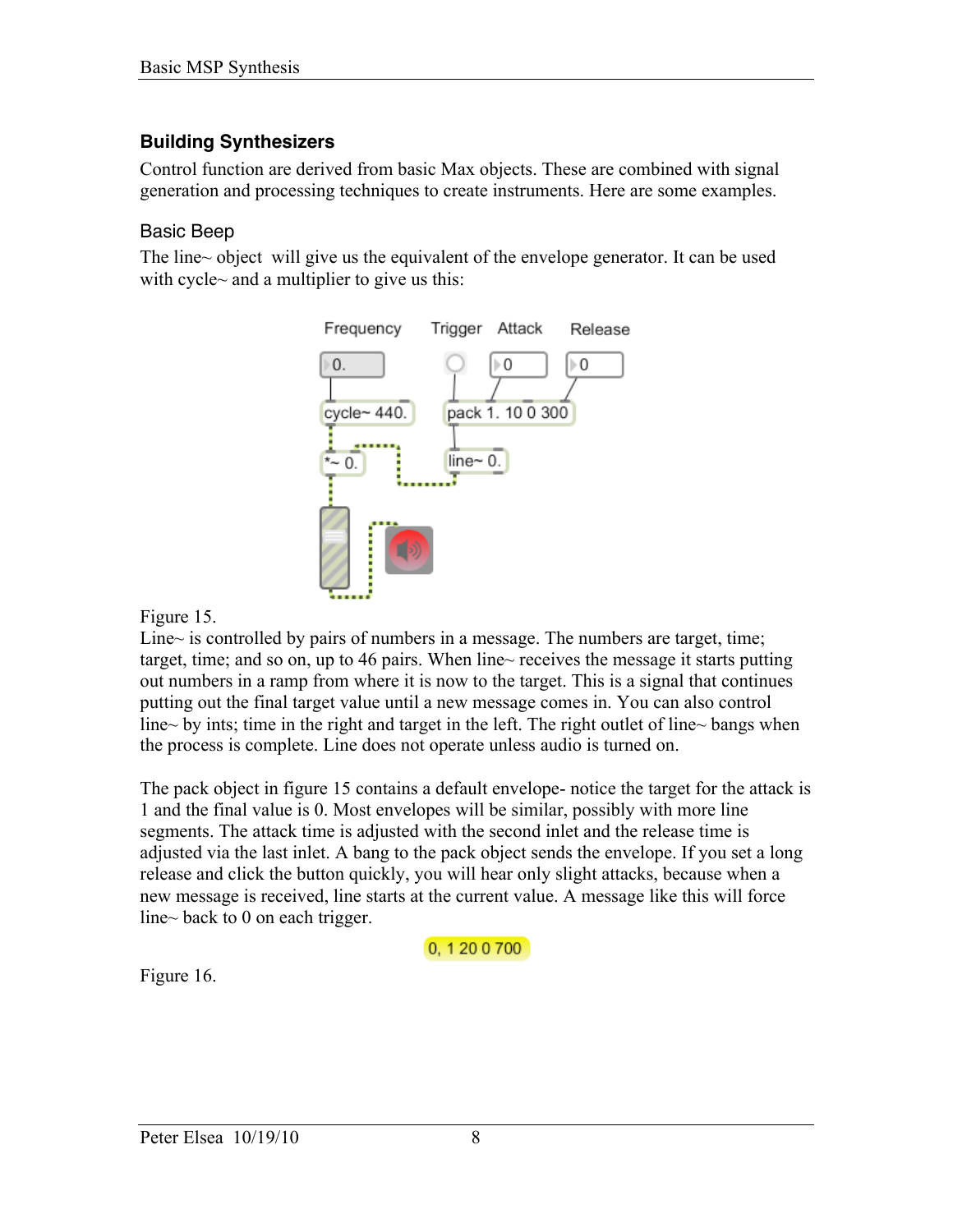# $ADSB~$

The adsr~ object provides a more elaborate envelope.



Figure 17.

This is the classic attack, decay, sustain and release module, which produces a signal like this:



Figure 18.

The values vary from 0. to 1, perfect for amplitude control with a  $\ast \sim$  object. The adsr $\sim$  is gated with a 1 and 0, and the parameters are set with floats.

The adsr~ has a legato feature, which affects what happens if the envelope is retriggered before it has completed its cycle. Normally, it shuts down briefly (with a ramp set by a retrigger \$1 message), but if legato 1 has been received, the top of the attack and decay will be repeated with no actual break in sound.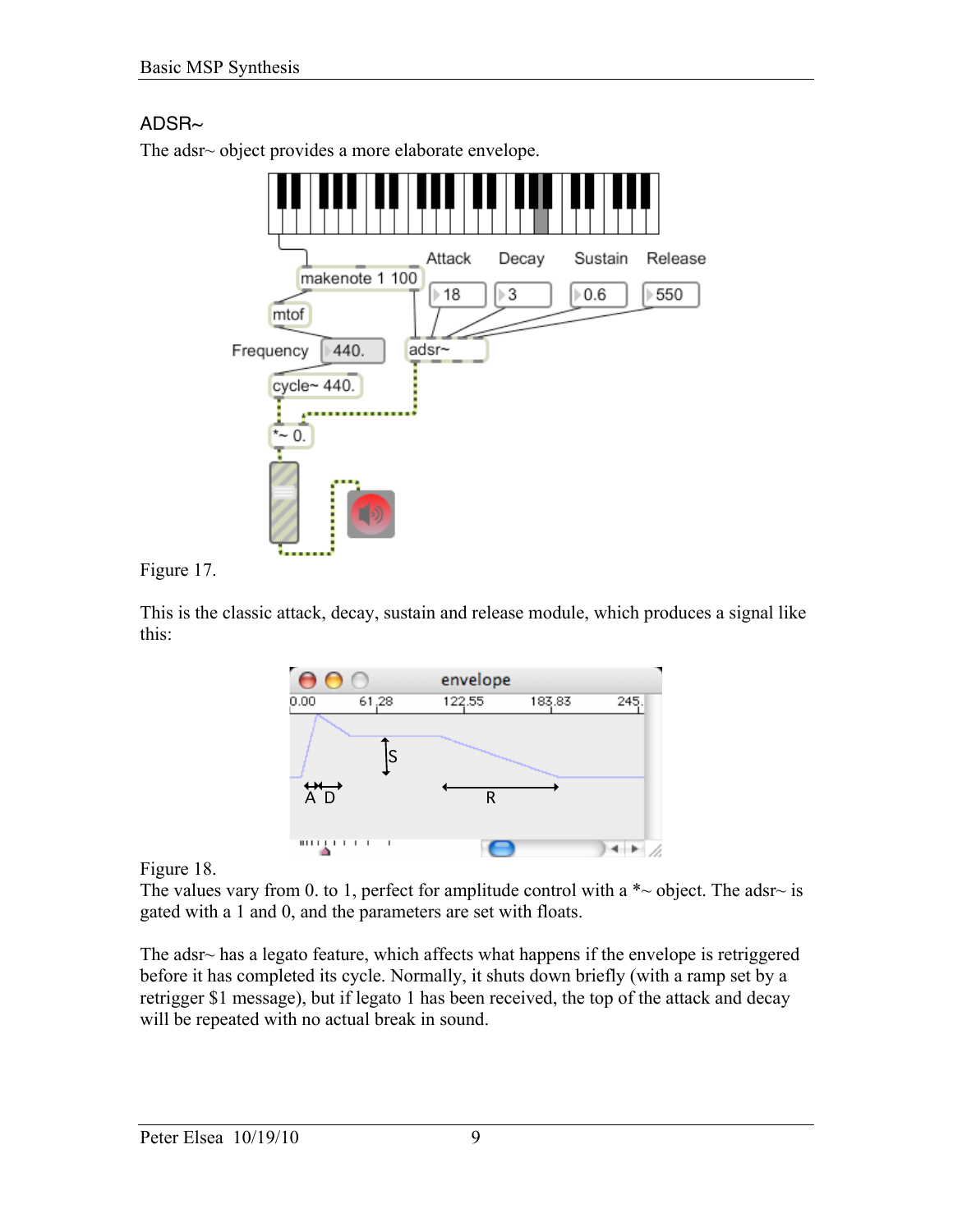

There are three more outlets:

- The second outlet sends a signal, which reflects the trigger input 1 or 0.
- The third outlet sends mute 0 when the envelope starts and mute 1 when it is done. This is useful for controlling poly~ functions as you will see.
- The fourth outlet is for parameter dumps a la jitter.

### MIDI control

The next step is to trigger the sound from a MIDI keyboard. This uses objects you are already familiar with:



### Figure 20.

The trick to MIDI control is to divide the envelope control into two parts-- a pack with the attack time and another with the release time. A select (sel) object either triggers the release directly, or send the velocity value to be divided by 127. This creates a number between 0 and 1 as the target value for line.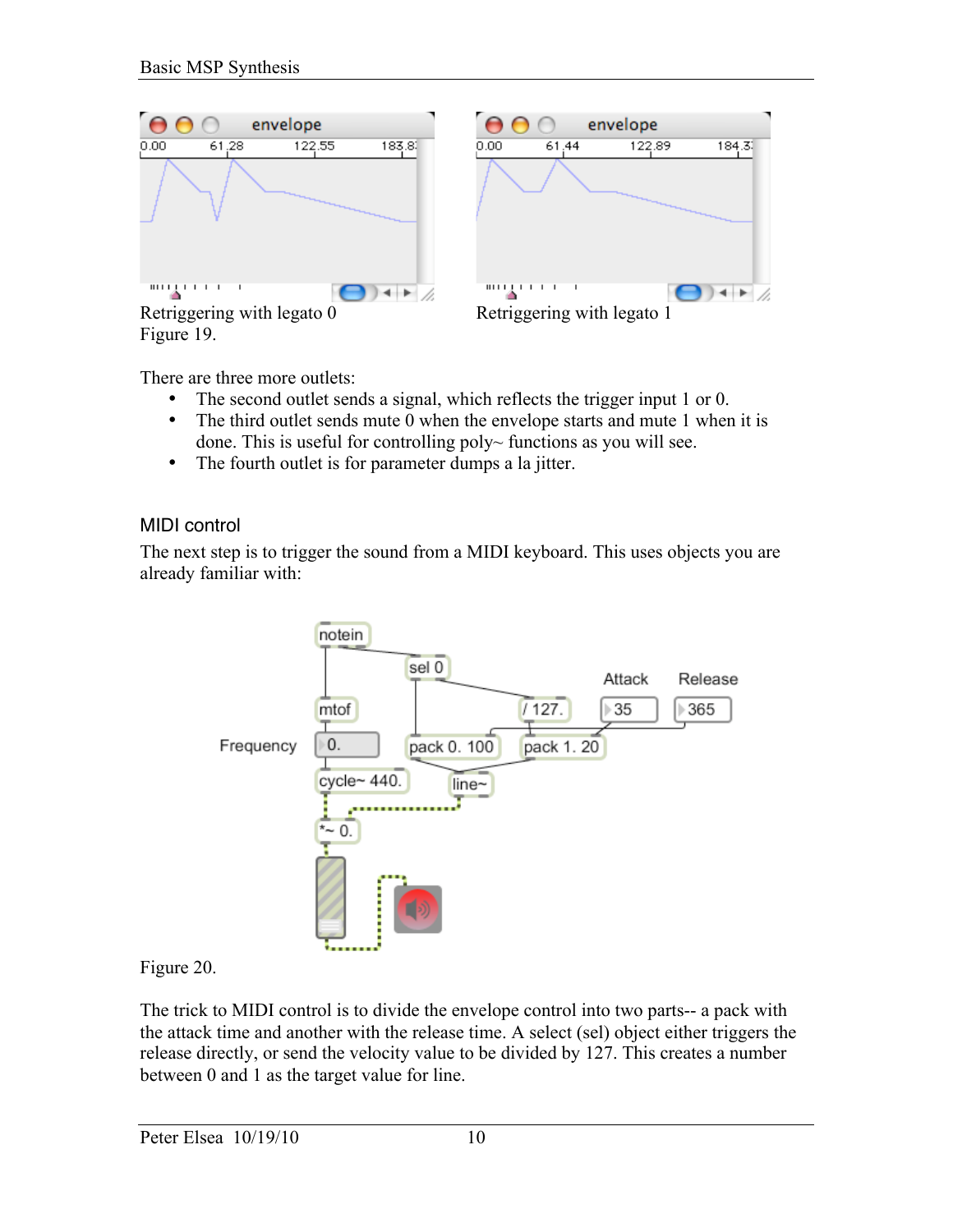When you try this, you will find that it works, but that if you try to play too fast, you'll get chopped off notes. That's because when notes overlap, the note off for the first note will happen after the note on for the second note. There are a variety of ways to fix this; the easiest being to stick a Legato (that's an Lobject) after the notein:



Legato is like makenote, but only allows one note to be active at a time. The arguments are velocity, duration and overlap. (Overlap can stretch the noteoff past the next note.) If we set the duration longer than we are likely to play, legato can be used as a kind of filter for notein, turning off notes even if our keyboard technique is a bit sloppy.

**Polyphony** 

Polyphony is a pretty tough problem. First, you must have a separate signal generator (called a "voice") for each note you want to play at a time. In addition, there must be a system for connecting the notes off to the voice that is playing that particular pitch. In MSP this is handled by the **poly** $\sim$  object. The poly $\sim$  object is a "wrapper", which can include multiple copies of a subpatcher and control them in a polyphonic way. It works like this:

### First, build a voice patch.

This is almost exactly like the subpatchers we used before. Here's one based on figure 20.

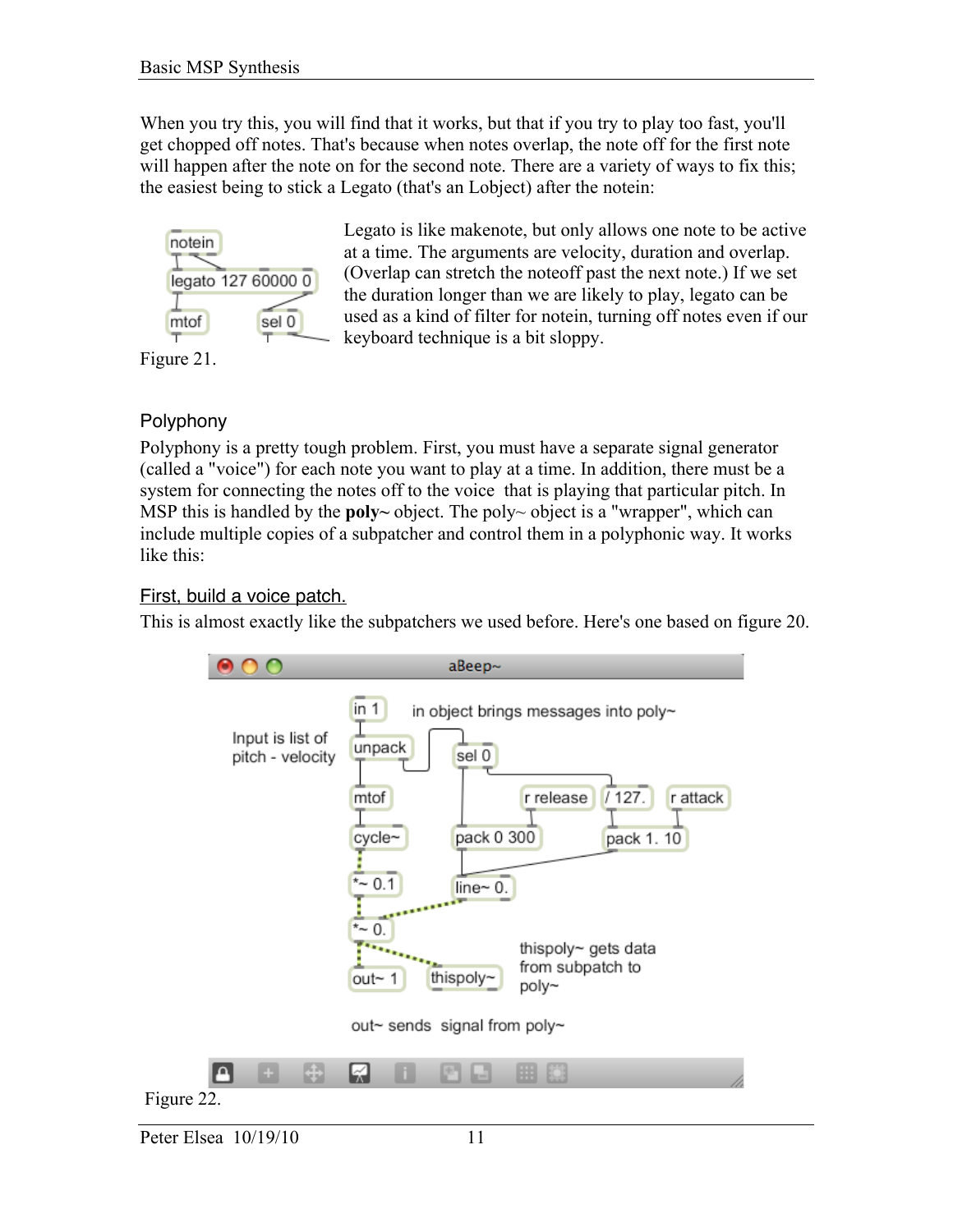The main difference is that in and out $\sim$  objects have replaced the input and output sections and the envelope times are set remotely via send and receive. The argument 1 for the in object means it will be connected to inlet 1 of Poly~. The in object accepts messages-- use in~ to bring in a signal. Thispoly~ is the means the instrument sends information back to the poly~ wrapper. When thispoly~ receives a signal of 0, the poly~ will stop audio processing for the voice and it will be available for a new note.

#### Second, load the voice into poly $\sim$

Poly~ takes two arguments: the name of your file, and the number of voices you want available. A new instance of your patch will be created for each voice. Poly $\sim$  will acquire enough inlets to match the ins and outs of the voice.



Figure 23.

To make a note sound, send the message **midinote** with the pitch and velocity. Poly~ will activate an unused voice and send it the data. When the note off occurs, poly $\sim$  will send the pitch and a 0 velocity to the same voice.

You could use the message note to start a note. This will send the arguments after note to the first unused voice. There is no tracking of sounding pitches with the note message, so this only works when instruments have predefined durations.

You can use send and receive objects to broadcast shared data to all of the poly instances or you can define inlets for the job. You can use the target message to route data to specific voices. For instance, once the message **target 4** is received, poly will route all data messages to voice 4. Target 0 selects all voices.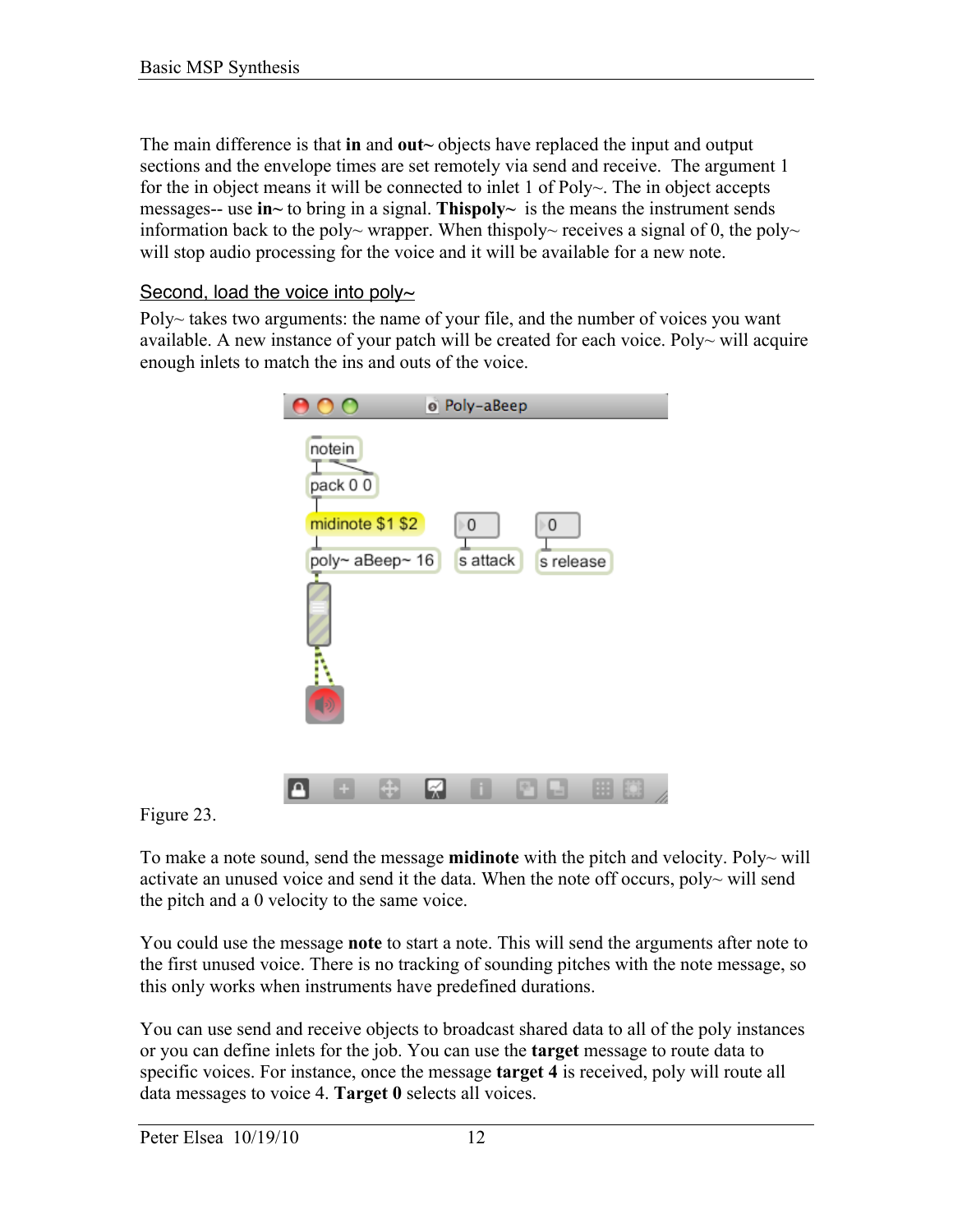You can send signals to voices with in~. Signals are always sent to all voices. If a voice patcher has both an in 2 and in~ 2 defined, the poly~ will route data sent to it second inlet to in 2 and signals at that inlet to in~ 2. If you have an out 2 and out~ 2 defined, poly will have 4 outlets, two for signals and 2 for data messages.

For more details on using Poly~, see the essay titled Working With Poly~.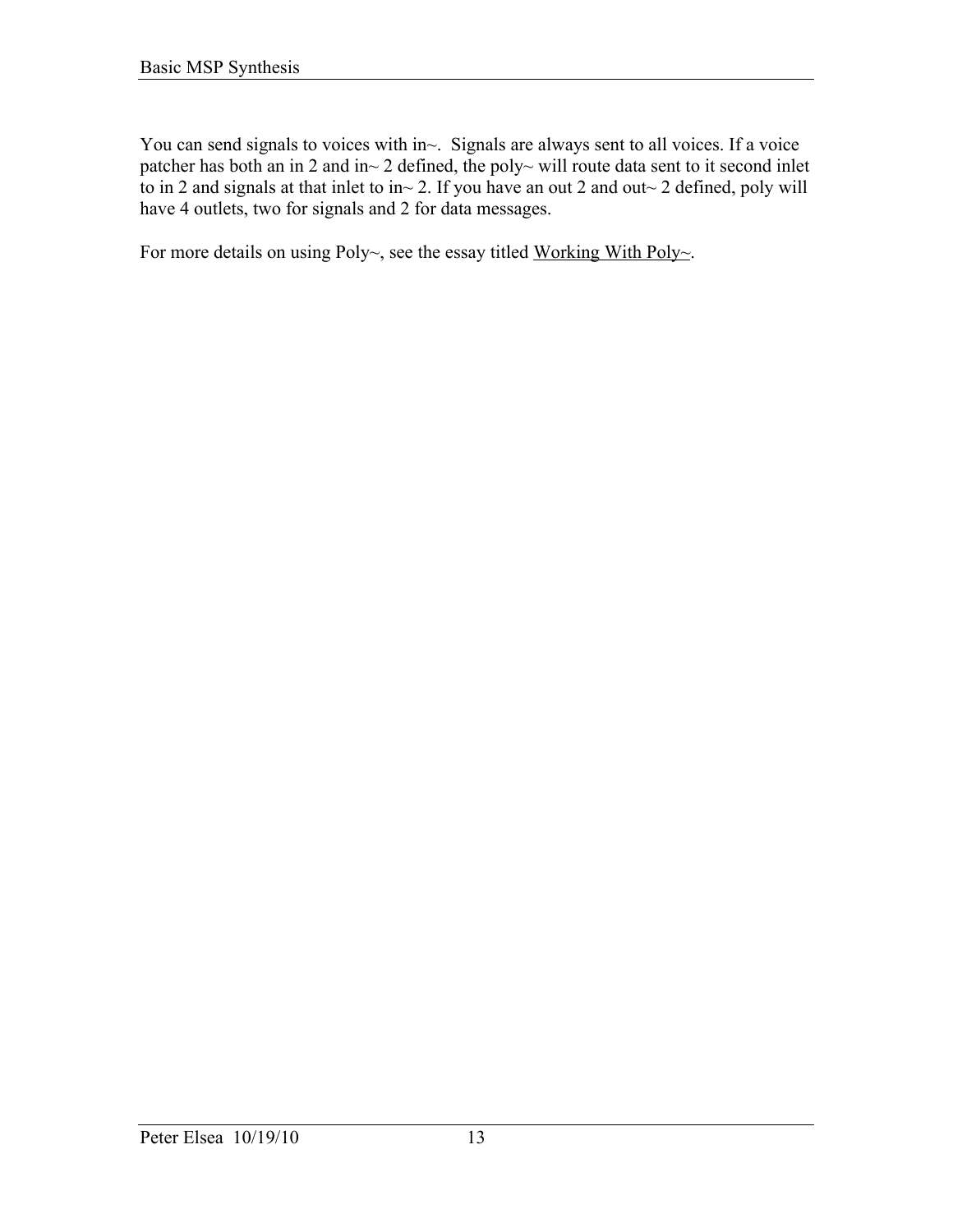# **Getting Beyond Beeps**

The various waveform objects provide some variety of sound, but for really interesting synthesis, we need to explore some other strategies.

### Buffer Based Sample Player

We can play short recorded sounds with a bit of preparation. The preparation is to use an audio editor to make a wav or aiff file with each sound we want to play. The patch will be simplest if all of the samples are exactly the same length.



Figure 24.

Start each sample at some multiple of the same duration. Here each is 1200 ms in length.



Figure 25.

The top level patcher looks like figure 25. There is a buffer~ to hold the sample file, and a poly~ object to contain the player.

The voice patch contains a groove~ object that points to the buffer~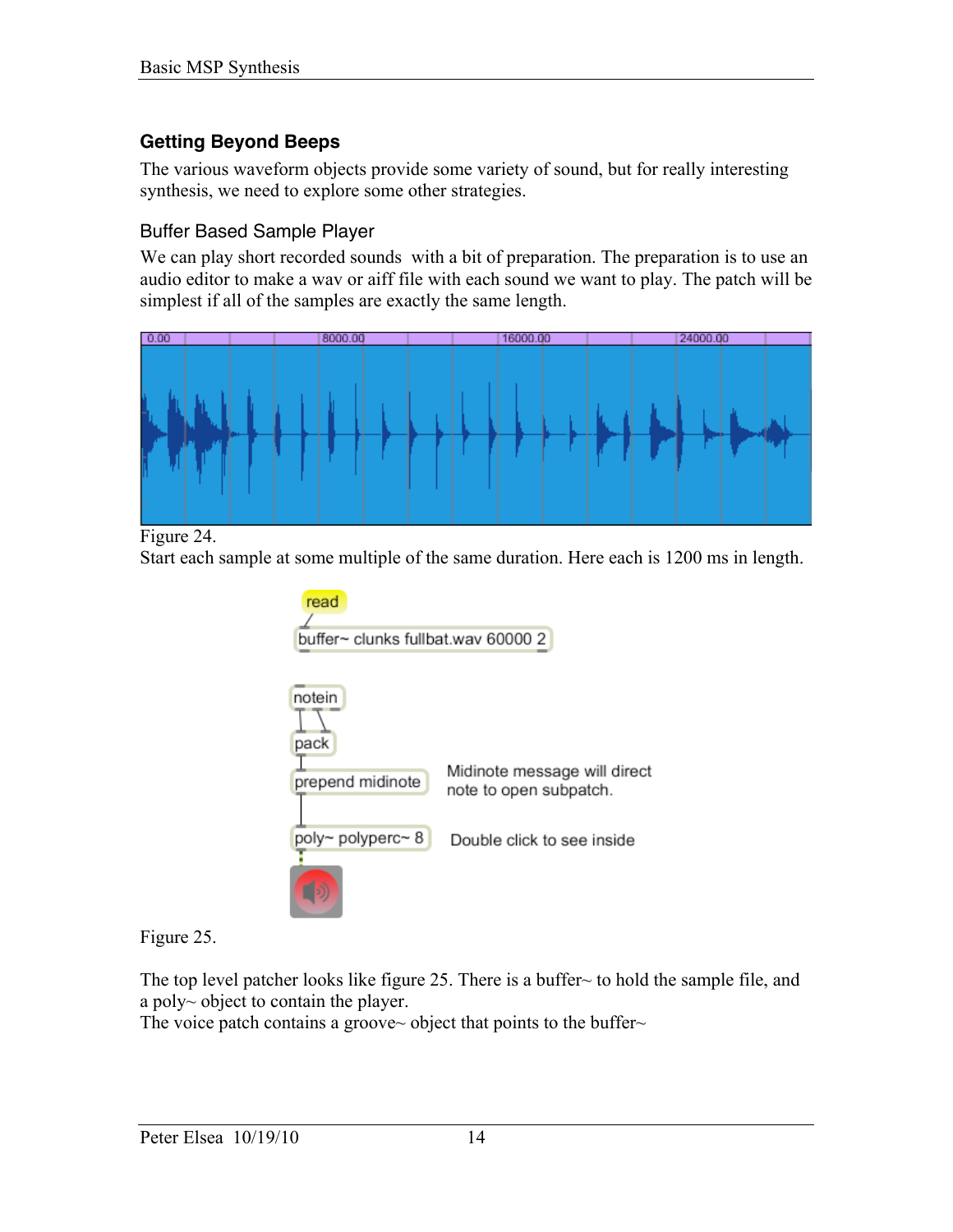

clunks contains samples at 1200 ms spacing.

Figure 26.

Since the sounds are percussive, we use a makenote to specify a duration a bit shorter than the standard sample length. The note number from makenote is used to cue the groove~ object to the sound desired. First the number assigned to the first sample is subtracted, then the result is multiplied by the sample duration. If the samples were not the same length, you could use a named coll to point to the start position of each. I'd only do that if I had to mix a few long samples in a with a lot of short ones.

This isn't a true sampler, but it's useful when you want to play simple sounds on cue.

# **Doubling**

A fair amount of richness can be added to a beep type voice by simply running two oscillators in parallel. Here is a patch to experiment with: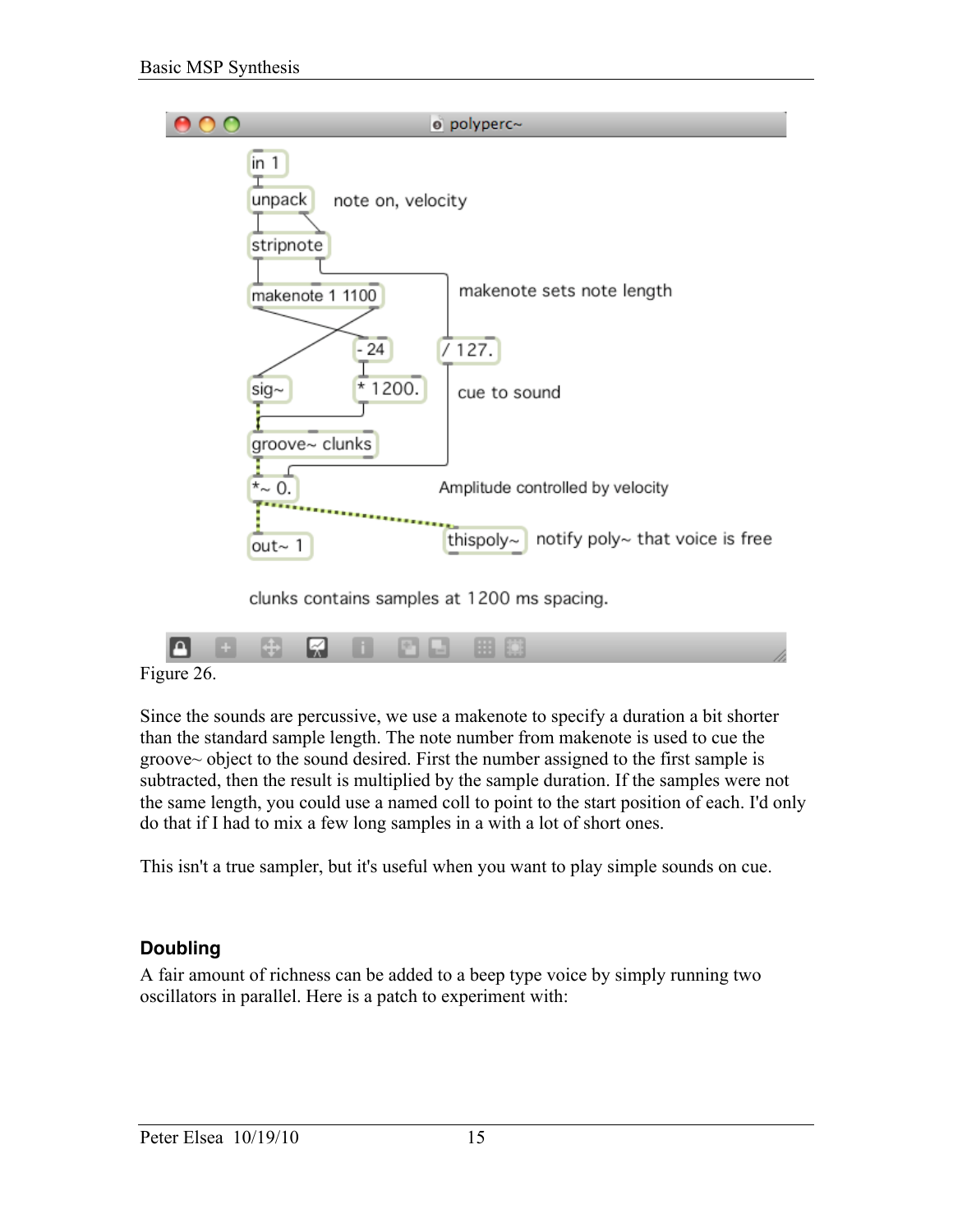

Figure 27.

In this patch, the basic saw~ sound is augmented by a triangle at nearly the same frequency. How much the frequency differs is determined by the offset and detune parameters.

- Offset adds a constant number of Hz to the frequency.
- Detune multiplies the frequency but a value, which should be close to 1.0

The effect of both of these is quite similar. When the two generators are running at slightly different frequencies, the fundamentals will change relative phase, a process known as beating. If this is done with two sine waves, the sound disappears at a rate equal to the difference in frequencies. (The beat frequency) Since the tri~ does not have the same partials as saw~ only the lower partials are affected in this patch. You can get subtly different effects with other combinations, such as rect~ with variable duty cycle.

The difference between the using offset and detuning is apparent. With offset, the beat frequency is the same for all notes, with detuning, the beat frequency increases with pitch. Detuning is best expressed in cents, which can be calculated with this function: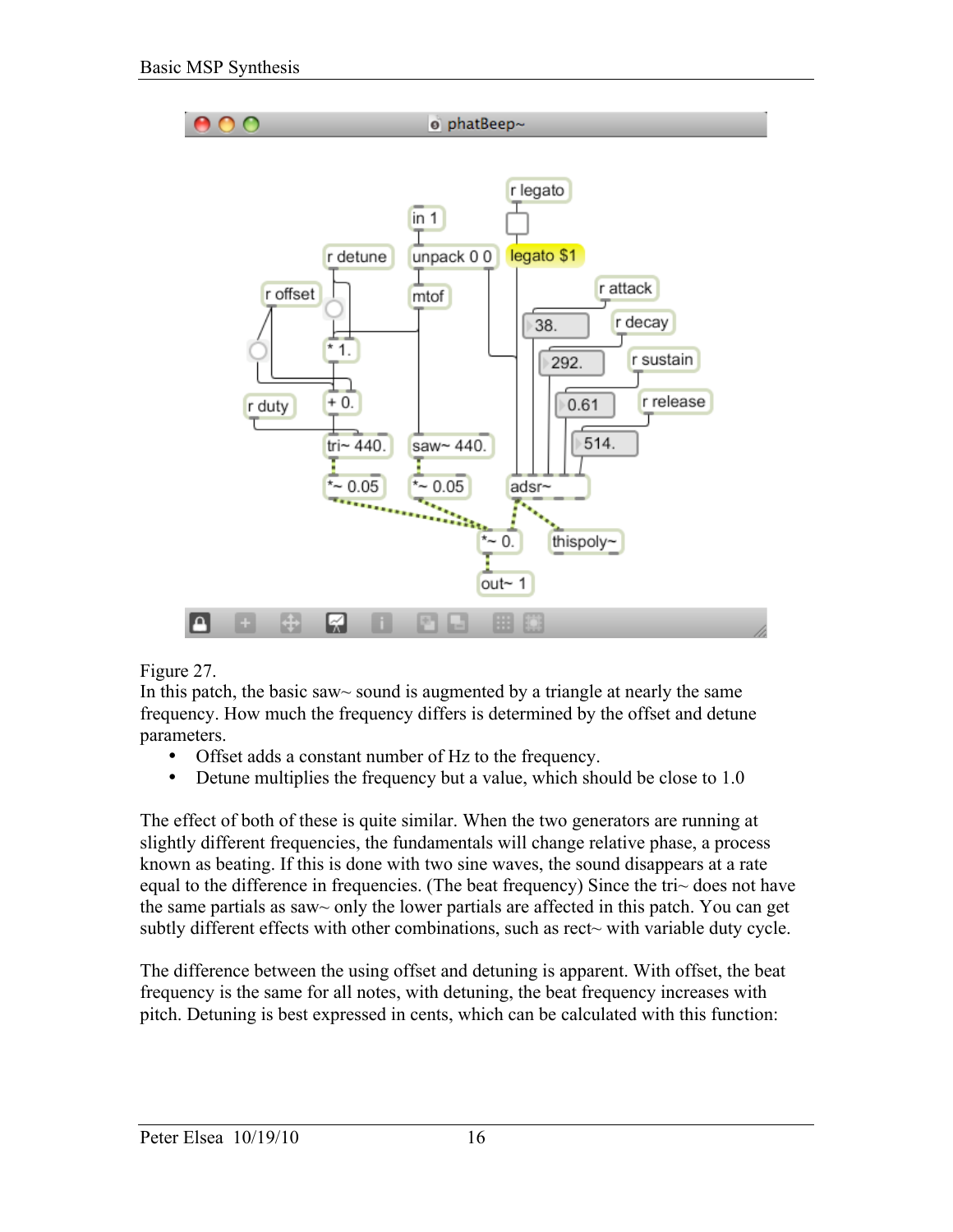

Figure 28.

The value 1.000577789 is the 1200th root of two. Figure 29 shows the wrapper patch.



Figure 29.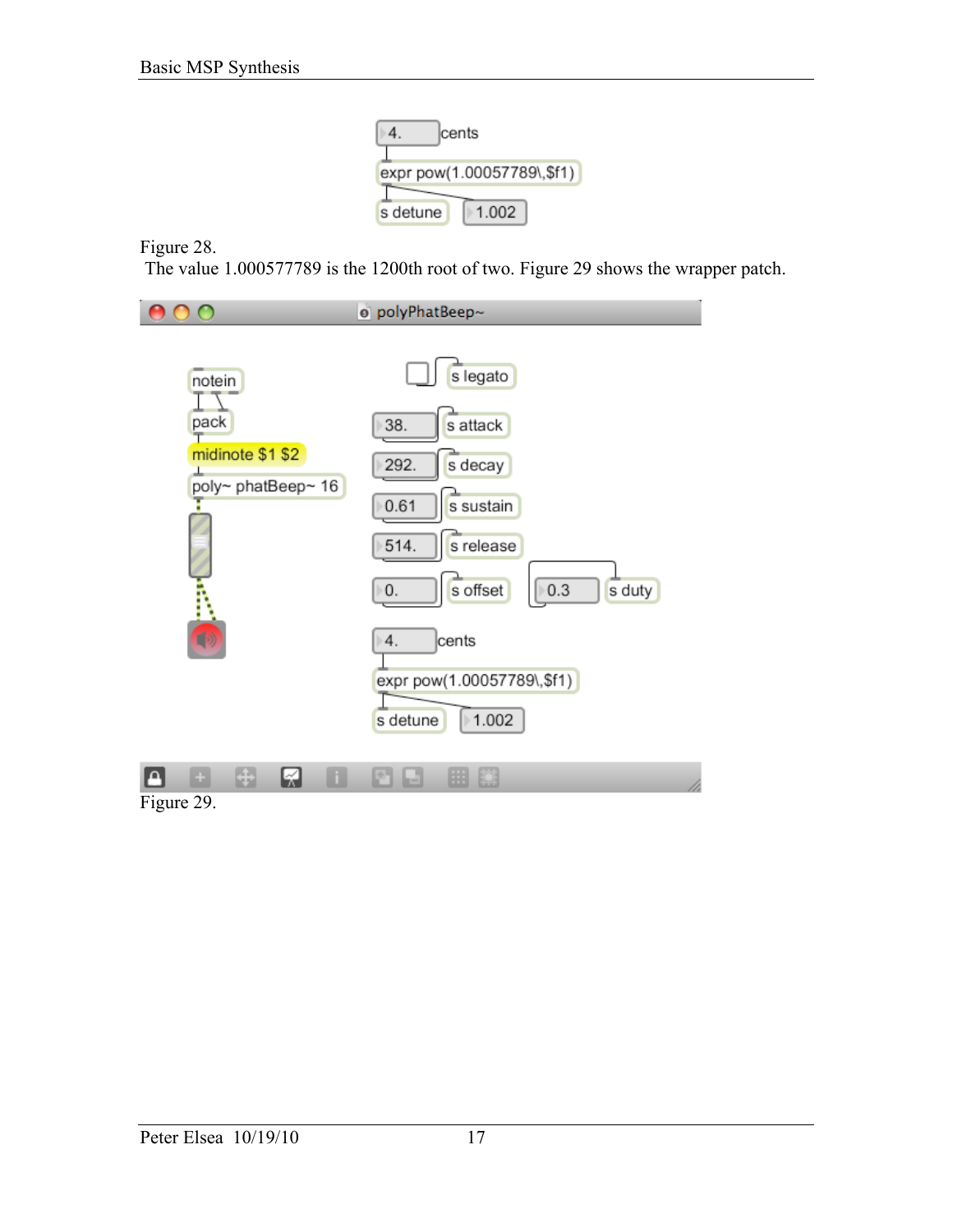# **Dynamic Filters**

Multiplication is not the only way to apply an envelope to a signal. If the envelope controls the cutoff frequency of a lowpass filter, the sound will be controlled in a interesting way. With a harmonically rich input, the fundamental will appear first, followed by additional partials as the filter frequency sweeps upward. On the release, the process is reversed, with slow releases tailing into a pure pitch that fades away. The result is often quite attractive. A lot depends on the type of filter and the precise settings. Here is another patch to experiment with:



Figure 30.

This is similar to what has come before, but a state variable filter,  $\text{svf}$  has been added before the final  $\sim$ . The arguments to svf $\sim$  set the frequency to 0 and the resonance to 0.5. The subpatchers f-adsr and amp-adsr each contain an adsr~ and assorted receive objects to set the envelope parameters. These are shown in figure 31. Note that the velocity input is scaled to a range of 0.-1.0.

If you follow the cords in the filtBeep~ patch, you can see that the note number is converted to a frequency by mtoa. This is multiplied by 2 or anything received as cfr (center frequency ratio) to set the base frequency of the filter. The filter envelope is multiplied by this.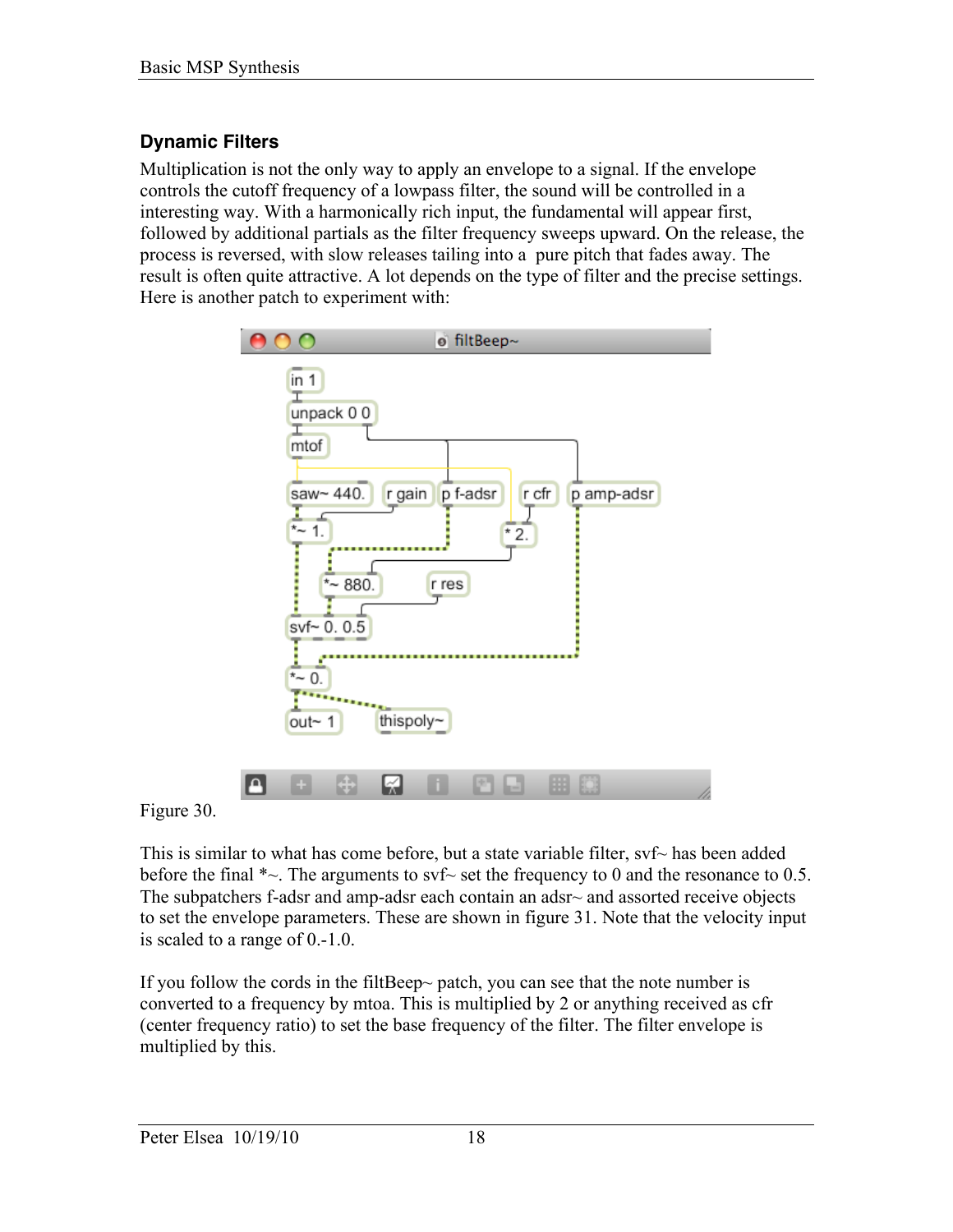

Figure 31.

The value received as res also has a profound effect. This is controlling the resonance of the filter, which is a tendency to exaggerate frequencies near the cutoff. With res near 1.0 the partials of the signal will be heard individually as the filter sweeps. Lower settings give a less amusing sound. The gain parameter reduces the output of the saw~ object. This may be come necessary when the resonance of the filter is increased.

Figure 32 is a controller patch for filtBeep $\sim$ .

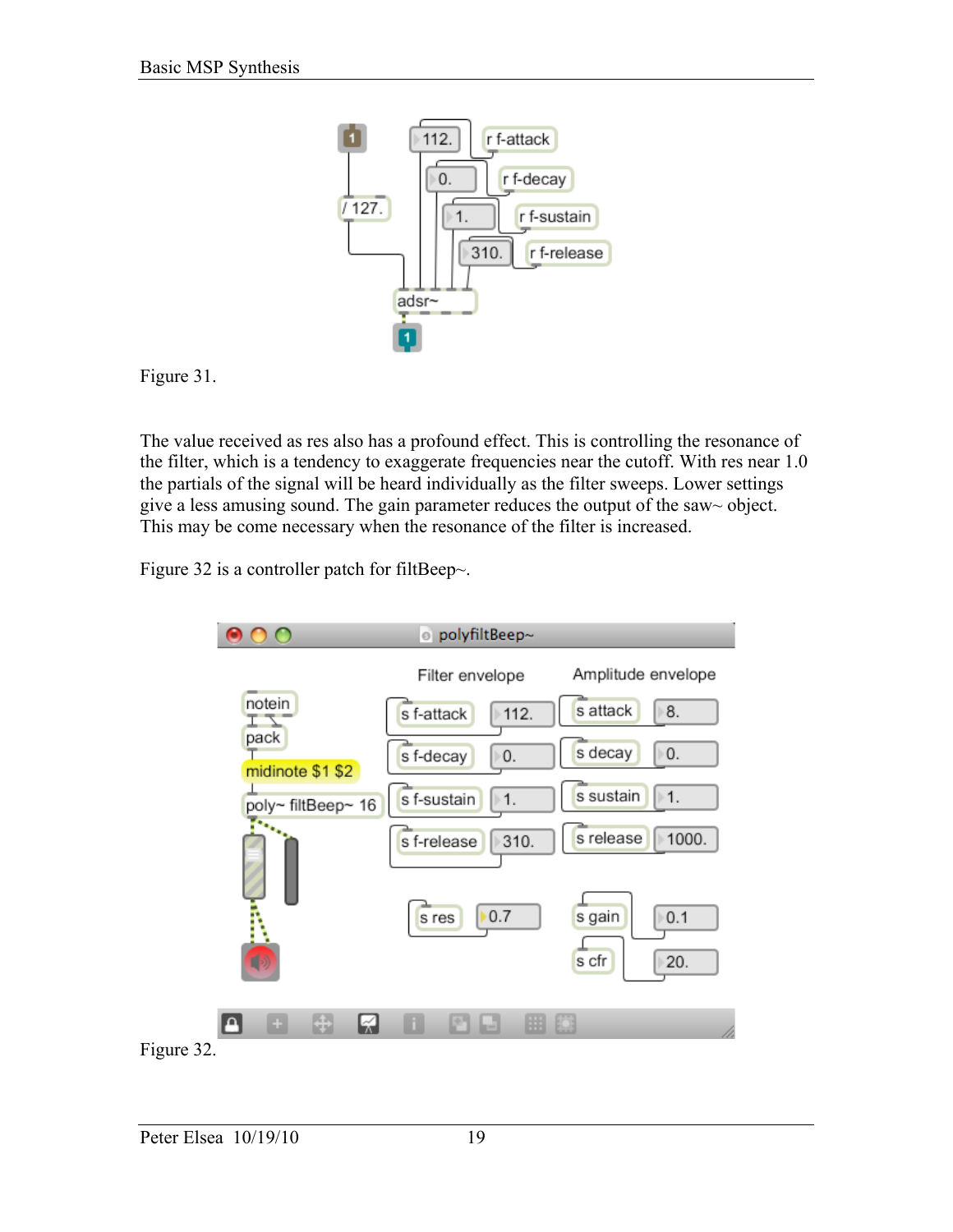### **FM**

Tutorial 11 gives a pretty good demonstration of FM. Figure 33 shows my version, which behaves much like the operators in FM8.



### Figure 33.

Simple FM requires two oscillators, patched so one (modulator) modifies the frequency of the other (carrier). The amount of modulation is set by the index and frequency of the modulator. In classic FM, the modulation frequency is related to the carrier frequency by a specified ratio. Thus, on each note, the modulation frequency is derived from the pitch and the deviation is calculated from the modulation frequency and the index. The output of the modulator is added to the pitch frequency and applied to the frequency control of the carrier. The modenv and carenv subpatchers provide individual attack and decay for carrier and modulator.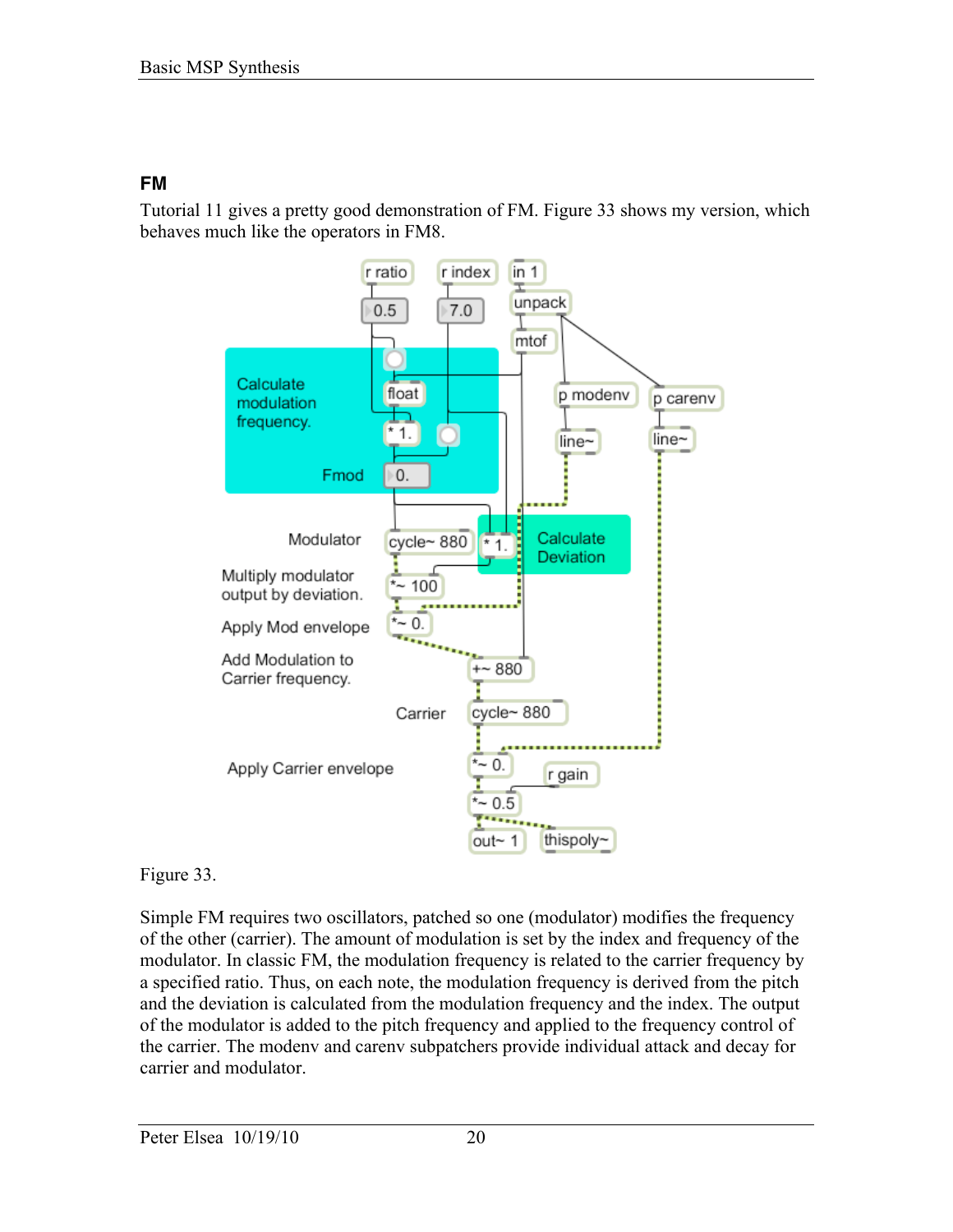

Figure 44.

There is a more detailed exploration of this in the tutorial Max & FM.

# **Polyphonic Additive Synthesis**

The advent of powerful processors has given live performance a tool previously reserved for off-line file rendering: additive synthesis. With the oscbank~ object, it is possible to draw a spectrum and play the values directly. Figure 45 is the wrapper patch. The desired spectrum is a list produced by multislider.



Figure 45. The addSynth~ voice patch is relatively simple.